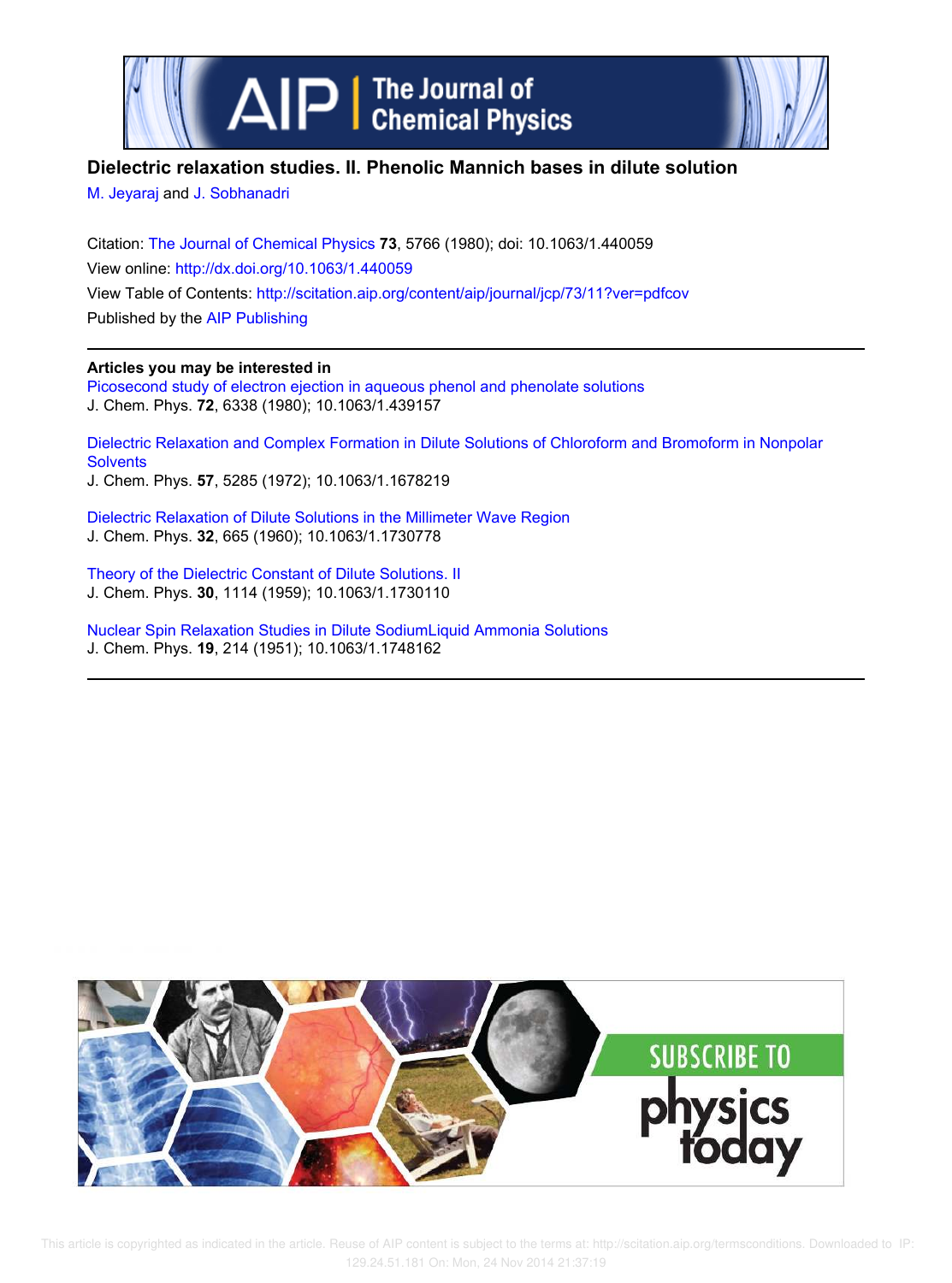# **Dielectric relaxation studies. II. Phenolic Mannich bases in dilute solution**

## M. Jeyaraja) **and J. Sobhanadri**

*Department of Physics. Indian Institute of Technology. Madras 600036, India*  (Received 28 September 1979; accepted 2 January 1980)

The dielectric relaxation processes in phenolic Mannich bases have been investigated by measuring the dielectric permittivity and loss in dilute solutions of benzene at three different microwave frequencies at 30°, 45°, and 60°C. Results are analyzed in terms of Cole–Cole arc plots and two distinct relaxation times. The results establish the intramolecular hydrogen bonding of the -OH group. The overall molecular relaxation appears to be the predominant mechanism in these substituted phenols. Activation parameters have been calculated assuming dielectric relaxation to be an Eyring-type rate process.

### **INTRODUCTION**

Extensive dielectric relaxation studies on substituted  $phenols<sup>1,2</sup>$  in dilute solutions have established the existence of two relaxation processes arising from the rotation of the hydroxyl group and the orientation of the molecule as a whole. Antony3 and Fong *et al.* 's analyses of dielectric data of numerous hydroxy compounds in terms of molecular and intramolecular relaxation times have brought to light the significant contribution of  $-OH$ group rotation to the observed dielectric losses of these compounds. A dielectric absorption attributed to the phenolic group has also been observed in the solid state by Meakins.<sup>5</sup> The present study examines the dielectric relaxation of six phenolic Mannich bases (Fig. 1) in solutions of benzene in the microwave region at three different temperatures. These molecules are particularly interesting for relaxation studies due to the presence of a bulky group *ortho* to phenolic -OH which is capable of forming intramolecular hydrogen bonding and thus sterically affecting the free rotation of the hydroxyl group. The dielectric data of these compounds are analyzed in terms of the Cole-Cole arc plots and superposition of two Debye-type absorptions.

#### **EXPERIMENTAL**

The dielectric permittivity and loss of dilute solution at 8.45, 12. 2, and 30. 5 GHz were determined by the measurement of wavelength in the dielectric and the standing wave ratio using a short circuited plunger by the method suggested by Heston *et at.* 6 The apparatus used for the measurement was described previously by Khanna and Sobhanadri.<sup>7</sup> The estimated accuracy of measurement was  $\pm 1\%$  for  $\epsilon'$  and  $\pm 5\%$  for  $\epsilon''$ . A Marconi bridge (Type *1312A)* was used for determining static dielectric constant at 1 kHz. Refractive index was measured with Abbe's refractometer. The temperature in each experiment was kept constant within  $\pm 1$  °C by circulating water from a thermostat (a Coloro K1395).

### **CHEMICALS**

The phenolic Mannich bases used in the present study were prepared in this laboratory following a method given by Grillot *et al.* 8 The purity of these compounds

was tested using thin layer chromotography (TLC) and the compounds were further characterized by NMR and IR spectroscopy. Dried and twice distilled Analar benzene (BDH, India) was used as the solvent.

#### **ANALYSIS OF DATA**

 $\epsilon_0$ ,  $\epsilon'$ , and  $\epsilon''$  have been measured for solutions of varying concentrations within a range which did not, in general, exceed 0.05 weight fraction. Since  $\epsilon_0$ ,  $\epsilon'$ , and  $\epsilon'$  for dilute solutions have been shown to be linear functions of concentration, 6 plots have been made with these quantities against weight fractions and the respective slopes  $a_0$ ,  $a'$ , and  $a''$  have been used in the analysis. The calculated values of  $a_0$ ,  $a'$ , and  $a''$  obtained for these compounds at three temperatures are listed in Table I along with the maximum concentration (in weight fraction) used for each substance. Fairly smooth Cole-Cole plots could be drawn through the experimental points (typical Cole-Cole plots for a Mannich base at three temperatures are shown in Fig. 2). The distribution parameter " $\alpha$ " and the most probable relaxation time  $"_{\tau_0}"$  determined from such depressed arc plots are listed in Table II.

#### **RESULTS AND DISCUSSION**

Cole-Cole plots with finite values of distribution parameter  $\alpha$  suggest the presence of another relaxation process, in addition to the overall molecular rotation. In the present group of liquids, the values of  $\alpha$  are found to be lower than their respective pure liquid values.  $9$ Such a tendency towards symmetric distribution in dilute solutions has been observed by many experimenters.  $10$ The decrease of  $\alpha$  with increase in temperature indicates the increase in uniformity of the potential barriers hindering the dipolar orientation throughout the liquid. Cole-Cole plots further reveal that the loss maxima of these compounds fall in the UHF region as observed by Aihara and Davies<sup>1</sup> in similar compounds.

2,  $6-Di-t$ -butylphenol, a molecule with unhindered phenolic group, has been reported to have a relaxation time of 8.6 psec in  $p$ -xylene solution by Magee and Walker. 11 One can see from Table II that all these Mannich bases, which are smaller than the  $2, 6$ -di- $t$ butylphenol molecule, have longer relaxation times. Earlier studies of Purcell<sup>12</sup> and Grubb *et al.*<sup>13</sup> on flexible molecules have revealed that the presence of a freely

a) Permanent address: Department of Physics, A. N. J. A. College, Sivakasi, 626123, India.

This article is copyrighted as indicated in the article. Reuse of AIP content is subject to the terms at: http://scitation.aip.org/termsconditions. Downloaded to IP: 129.24.51.181 On: Mon, 24 Nov 2014 21:37:19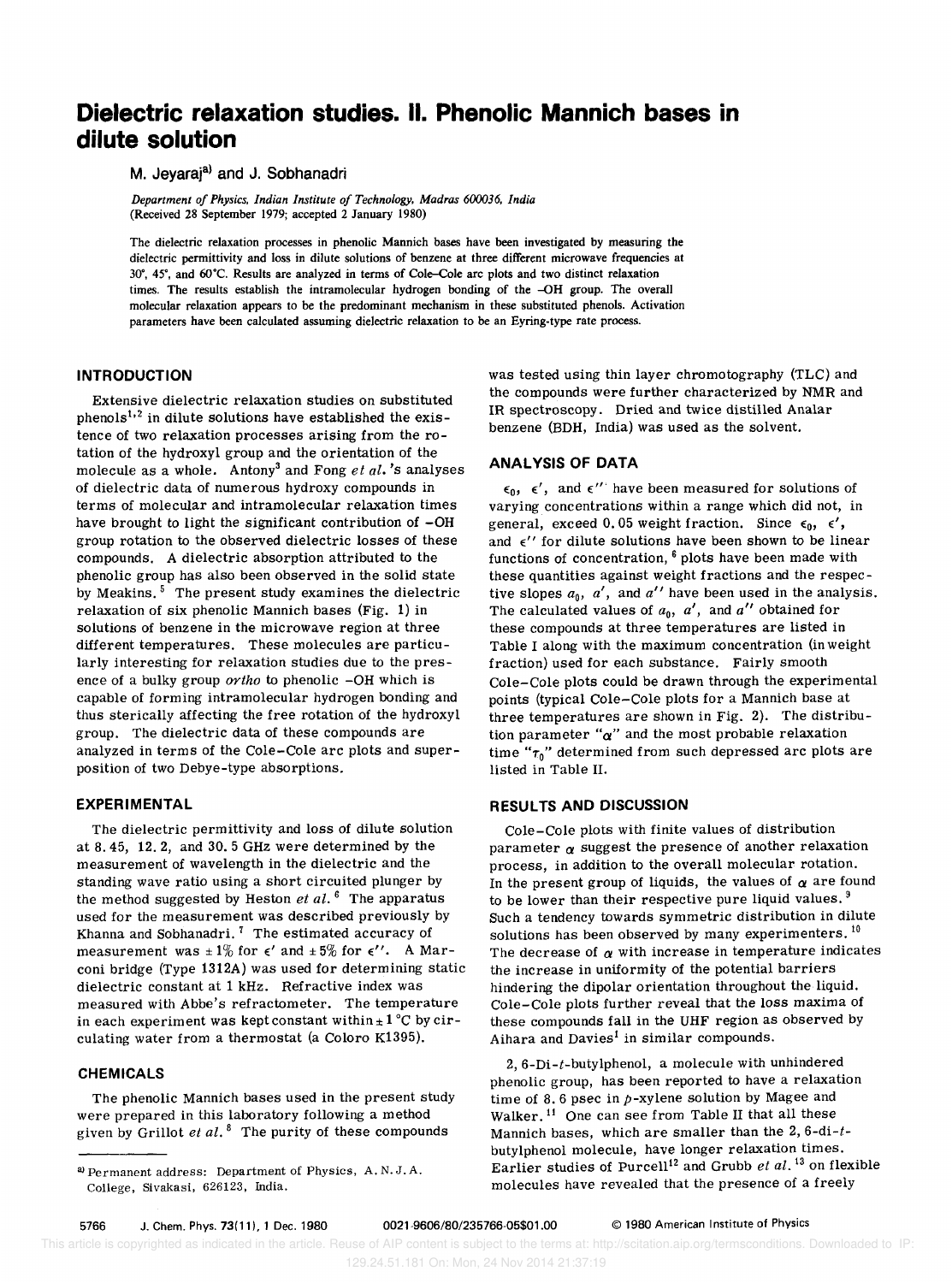

FIG. 1. Molecular formula of the compounds.

rotating "polar group" (whose moment component does not lie along the axis of group rotation) leads to lowering of relaxation times. Although the internal hydroxyl group rotation can be expected to occur in the present group of liquids, fairly large relaxation times observed for these compounds indicate the absence of "free-OH. " Restricted rotation of -OH makes the molecule less flexible and the mean relaxation time  $\tau_0$  increases to the order expected of a rigid molecule. The hindrance to free rotation of -OH in these molecules can be expected to arise from the intramolecular hydrogen bonding, owing to the mutual interaction between hydrogen of the -OH group and the lone pair of electrons from nitrogen in the side chain (Fig. 3). Such intramolecular hydrogen bonding and its hindrance to the free rotation of the hydroxyl group have been reported by Antony et  $al.^3$  in some *ortho-substituted* phenols.

To confirm the presence of intramolecular hydrogen bonding and to understand the relative strength of the bond, IR spectroscopic measurements were made in dilute solutions of carbon tetrachloride in the region of -OH stretching fundamentals. The spectra were recorded on Perkin-Elmer-257 grating spectrophotometer at slow speed using 2 mm NaCl matched cells. The concentration of the solutions used are of the order of 0.02 mole. All these compounds exhibit a broad band around  $3350 \text{ cm}^{-1}$  indicating the complete absence of free -OH, whose band normally occurs around 3600 cm-<sup>1</sup> in phenolic compounds.<sup>14</sup> Intramolecularly bonded -OH is shifted towards the C-H stretching regions. Intermolecular hydrogen bonding is almost ruled out since no peak characteristic of such a band was found in the range of dilutions used. A typical IR spectrum of a phenolic Mannich base is shown in Fig. 4.

The intramolecular hydrogen bonding, established from IR studies, seems to prevent largely, if not wholly, the intramolecular free rotation of the -OH group. Thus,



FIG. 2. Cole-Cole plots of o-(diethylaminomethyl)-o-cresol (MI).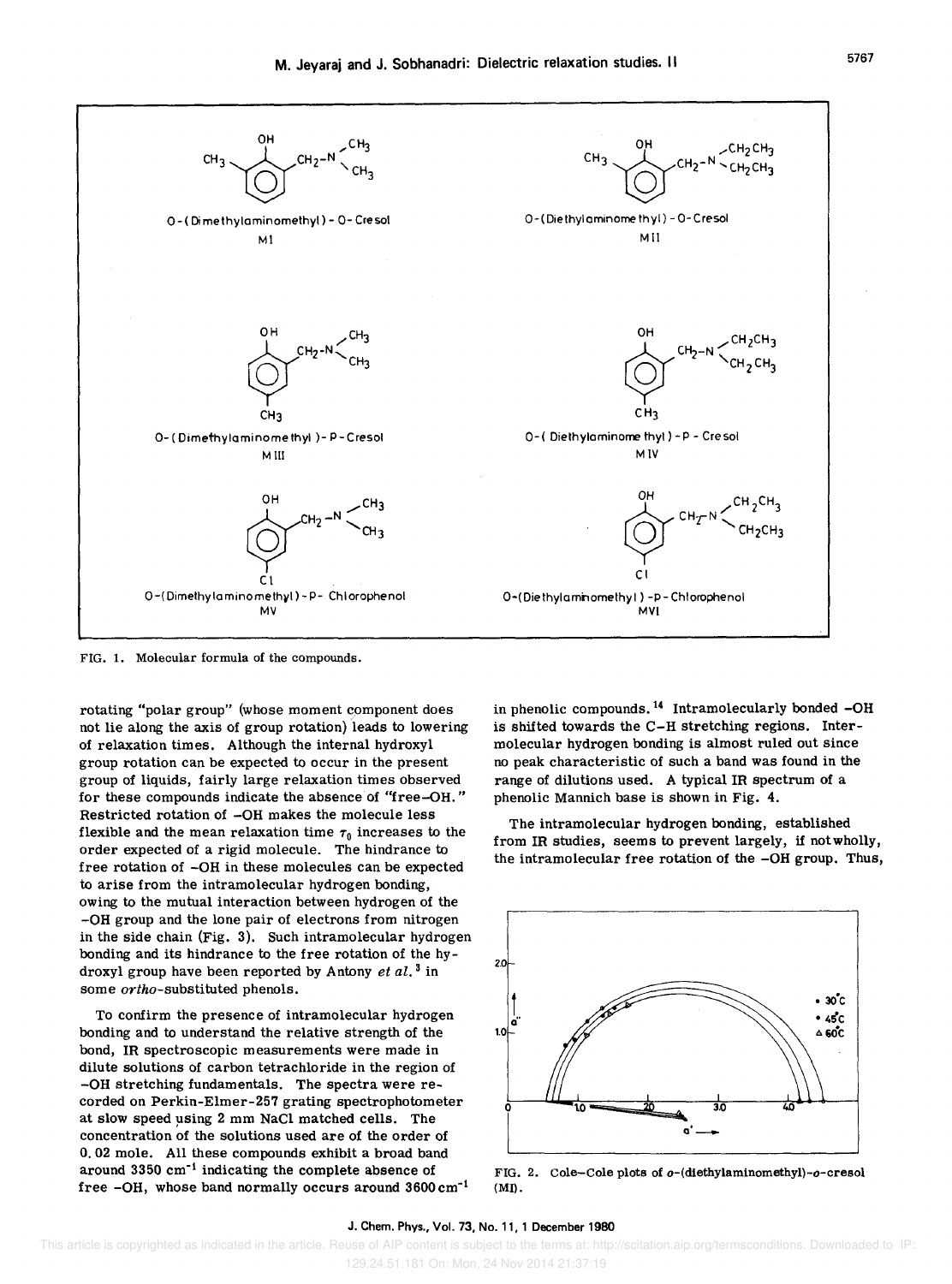| Frequency<br>(GHz)                                       |      | 30 °C              |      | 45 °C              |      | 60 °C              |  |
|----------------------------------------------------------|------|--------------------|------|--------------------|------|--------------------|--|
|                                                          | a'   | $a^{\prime\prime}$ | a'   | $a^{\prime\prime}$ | ď    | $a^{\prime\prime}$ |  |
| o-(Dimethylaminomethyl)-o-cresol (MI-0.054)              |      |                    |      |                    |      |                    |  |
| 8.45                                                     | 1.26 | 1.65               | 1.43 | 1.68               | 1.68 | 1.71               |  |
| 12.20                                                    | 0.98 | 1.42               | 1.13 | 1.48               | 1.35 | 1.55               |  |
| 30.50                                                    | 0.54 | 0.95               | 0.68 | 1.03               | 0.83 | 1.13               |  |
| Static                                                   | 4.90 | $\ddotsc$          | 4.68 | .                  | 4.50 | .                  |  |
| $o$ -(Diethylaminomethyl)- $o$ -cresol (MII-0.052)       |      |                    |      |                    |      |                    |  |
| 8.45                                                     | 1.34 | 1.34               | 1,52 | 1.35               | 1.72 | 1.39               |  |
| 12.20                                                    | 1.15 | 1.12               | 1.35 | 1.25               | 1.45 | 1.28               |  |
| 30.50                                                    | 0.81 | 0.83               | 0.95 | 0.93               | 1.10 | 0.98               |  |
| Static                                                   | 4.54 | $\ldots$           | 4.31 | $\ddotsc$          | 4.15 | .                  |  |
| $o$ -(Dimethylaminomethyl)- $p$ -cresol (MIII-0.057)     |      |                    |      |                    |      |                    |  |
| 8.45                                                     | 1,65 | 1.81               | 1.96 | 1.84               | 2.25 | 1.78               |  |
| 12.20                                                    | 1.32 | 1.62               | 1.57 | 1.64               | 1.76 | 1.64               |  |
| 30.50                                                    | 0.67 | 1.08               | 0.94 | 1.20               | 1.11 | 1.25               |  |
| Static                                                   | 4.57 |                    | 4.45 | $\ddotsc$          | 4.30 | $\ddotsc$          |  |
| $o$ -(Diethylaminomethyl)- $p$ -cresol (MIV-0.056)       |      |                    |      |                    |      |                    |  |
| 8.45                                                     | 1.50 | 1.88               | 1.75 | 1.91               | 2.03 | 1.93               |  |
| 12.40                                                    | 1.18 | 1.70               | 1.38 | 1.73               | 1.60 | 1.76               |  |
| 30.50                                                    | 0.59 | 1.14               | 0.73 | 1.18               | 0.89 | 1.23               |  |
| Static                                                   | 4.86 | $\cdots$           | 4.69 | .                  | 4.54 | $\ddotsc$          |  |
| $o$ -(Dimethylaminomethyl)- $p$ -chlorophenol (MV-0.056) |      |                    |      |                    |      |                    |  |
| 8.45                                                     | 2.00 | 2.09               | 2.31 | 2.16               | 2.59 | 2.18               |  |
| 12.20                                                    | 1.71 | 1.84               | 1.96 | 1.90               | 2.21 | 1.94               |  |
| 30.50                                                    | 1.06 | 1.30               | 1.30 | 1.42               | 1.53 | 1.48               |  |
| Static                                                   | 6.32 | $\ddotsc$          | 6.11 |                    | 5.92 |                    |  |
| $o$ -(Diethylaminomethyl)-p-chlorophenol (MVI-0.052)     |      |                    |      |                    |      |                    |  |
| 8.45                                                     | 1.75 | 2.18               | 2.12 | 2.25               | 2.30 | 2.36               |  |
| 12.20                                                    | 1,35 | 1.88               | 1,62 | 2.01               | 1.91 | 2.10               |  |
| 30.50                                                    | 0.85 | 1.36               | 7.11 | 1.44               | 1.30 | 1.65               |  |
| Static                                                   | 6.60 | .                  | 6.37 |                    | 6.15 | $\ddotsc$          |  |

TABLE I. Slopes for the dependence of  $\epsilon'$  and  $\epsilon''$  on weight fraction in benzene solution.

the molecule is apparently stabilized and gives rise to a relaxation time as if overall rotation alone exists for the molecule. From Table II, one can also observe that the mean relaxation times of MI and MII (methyl group in position 6) are larger than Similar compounds Mill and MN with the methyl group in position 4. In the case of di-ortho-substituted compounds (MI and MIl), the substituent  $CH<sub>3</sub>$  in position 6 causes further hindrance to the rotation of -OH group and leads to added stability of the molecule. Such steric hindrance by the adjacent methyl groups to the rotation of the polar group has been reported by Purcell *et al.* 15 in the case of bis(chloromethyl)durene. It is further observed that the relaxation





FIG. 4. Infrared spectrum of a phenolic Mannich base in the -OH stretching region.

time is greater for molecules with the "chloro" group at the *para* position (MV and MYI) than for similar molecules with the "methyl" group (MIII and MIV). The increase in relaxation time is probably a result of an increase in molecular size and due to weak bonding with the solvent (benzene effect) as has been explored by Higasi. <sup>16</sup>

#### **DOUBLE RELAXATION ANALYSIS**

An attempt was carried out to determine the relaxation times corresponding to the -OH group rotation  $(\tau_2)$ , the overall molecular rotation  $(\tau_1)$ , and their respective weight factors  $(C_1$  and  $C_2$ ) based on Budo's<sup>17</sup> equations:

$$
\frac{a'-a_{\infty}}{a_0-a_{\infty}} = A = \frac{C_1}{1+\omega^2\tau_1^2} + \frac{C_2}{1+\omega^2\tau_2^2} , \qquad (1)
$$

TABLE II. Dielectric parameters of phenolic Mannich bases.

| Mannich<br>base | Tempera-<br>ture $(^{\circ}C)$ | Distribution<br>parameter $\alpha$ | Mean relaxation<br>time $\tau_0$<br>$(\times 10^{12}/\text{sec})$ |  |
|-----------------|--------------------------------|------------------------------------|-------------------------------------------------------------------|--|
|                 | 30                             | 0.09                               | 24.8                                                              |  |
| МI              | 45                             | 0.08                               | 20.8                                                              |  |
|                 | 60                             | 0.06                               | 17.1                                                              |  |
|                 | 30                             | 0.09                               | 26.9                                                              |  |
| MII             | 45                             | 0.07                               | 22.0                                                              |  |
|                 | 60                             | 0.06                               | 17.5                                                              |  |
|                 | 30                             | 0.10                               | 18.2                                                              |  |
| MIII            | 45                             | 0.09                               | 16.3                                                              |  |
|                 | 60                             | 0.08                               | 14.4                                                              |  |
|                 | 30                             | 0.08                               | 21.3                                                              |  |
| MIV             | 45                             | 0.07                               | 18.2                                                              |  |
|                 | 60                             | 0.06                               | 16.3                                                              |  |
|                 | 30                             | 0.11                               | 23.7                                                              |  |
| MV              | 45                             | 0.09                               | 20.2                                                              |  |
|                 | 60                             | 0.08                               | 16.8                                                              |  |
|                 | 30                             | 0.09                               | 25.4                                                              |  |
| MVI             | 45                             | 0.08                               | 21.0                                                              |  |
|                 | 60                             | 0.07                               | 16.6                                                              |  |

#### J. Chern. Phys., Vol. 73, No. 11, 1 December 1980

 This article is copyrighted as indicated in the article. Reuse of AIP content is subject to the terms at: http://scitation.aip.org/termsconditions. Downloaded to IP: 129.24.51.181 On: Mon, 24 Nov 2014 21:37:19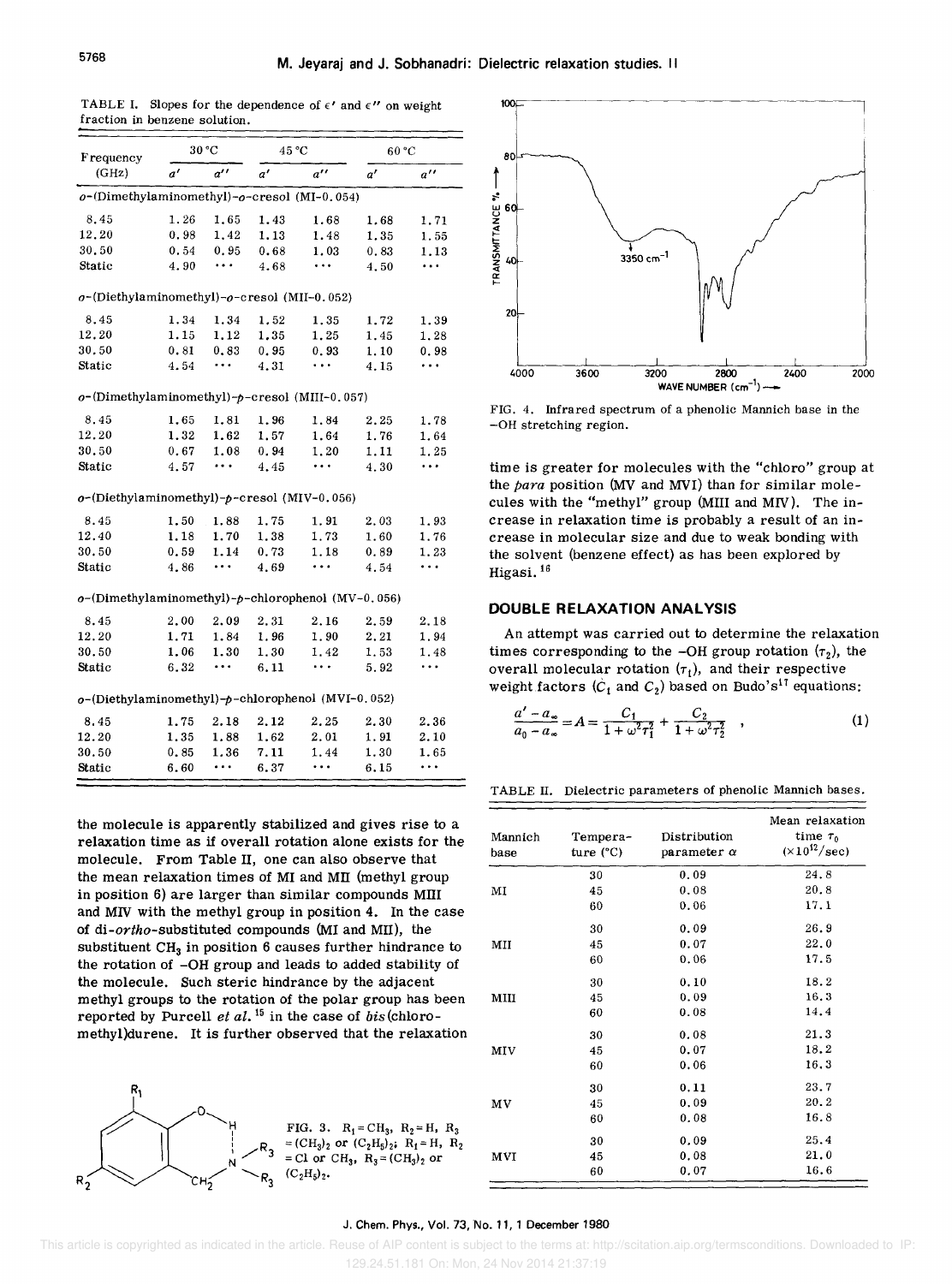$$
\frac{a''}{a_0 - a_{\infty}} = B = \frac{C_1 \omega \tau_1}{1 + \omega^2 \tau_1^2} + \frac{C_2 \omega \tau_2}{1 + \omega^2 \tau_2^2}
$$
  
( $\omega$  = angular frequency) (2)

and

$$
C_1 + C_2 = 1 \tag{3}
$$

The simplified relation is

$$
\frac{1-A}{B\omega} = (\tau_1 + \tau_2) - \frac{A\omega}{B} \tau_1 \tau_2 \quad . \tag{4}
$$

The values of  $\tau_1$ ,  $\tau_2$ , and  $C_1$  are evaluated by a computer least-square minimization procedure. To avoid the uncertainty in the high frequency intercept  $a_{\infty}$ , it is varied in steps of 0.02 around the value obtained from Cole-Cole plots. For each minimization  $a_{\infty}$  is held constant and  $\tau_1$ ,  $\tau_2$ , and  $C_1$  are determined. With these values, *a'* and *a"* are calculated from Eqs. (1) and (2). Calculated values of *a'* and *a"* are compared with the experimental values and the set of  $\tau_1$ ,  $\tau_2$ , and  $C_1$  which gives the minimum mean square deviation is taken. All the calculations were carried out at an IBM 370/155 computer. Results of the above analysis are presented in Table III.

The values of  $\tau_1$  are of expected order and exhibit variation with temperature as might be expected for overall rotation.  $\tau_2$ , pertaining to hydroxy group relaxation, shows relatively very little dependence on temperature as might be expected for an intramolecular process. Within the uncertainty inherent in the method of analysis used,  $\tau_2$  is independent of the substituted groups  $CH_3$  or Cl in position 6. The -OH group relaxation time in the present group of liquids (10 psec) compares very well with the relaxation time for intramolecularly bonded hydroxyl groups obtained by Antony and Smyth<sup>18</sup> for 2, 6-dibromophenol ( $\tau_2$  = 12. 7 psec) in ben-

TABLE III. Molecular and intramolecular relaxation times of phenolic Mannich bases.

| Mannich<br>base | Tempera-<br>ture $(^{\circ}C)$ | $a_{\infty}$ | $\tau_1$<br>$(\times 10^{12}/\text{sec})$ | $\tau_2$<br>$(\times 10^{12} / \text{sec})$ | $c_{1}$ |
|-----------------|--------------------------------|--------------|-------------------------------------------|---------------------------------------------|---------|
|                 | 30                             | 0.21         | 47.6                                      | 11.0                                        | 0.78    |
| MI              | 45                             | 0.30         | 40.6                                      | 11.0                                        | 0.75    |
|                 | 60                             | 0.38         | 34.7                                      | 10.9                                        | 0.70    |
|                 | 30                             | 0.50         | 53.6                                      | 10.6                                        | 0.77    |
| MП              | 45                             | 0.58         | 44.8                                      | 10.9                                        | 0.69    |
|                 | 60                             | 0.68         | 35.8                                      | 10.2                                        | 0.68    |
|                 | 30                             | 0.25         | 33.7                                      | 9.8                                         | 0.74    |
| MIII            | 45                             | 0.40         | 27.5                                      | 9.0                                         | 0.73    |
|                 | 60                             | 0.50         | 23.6                                      | 8.5                                         | 0.71    |
|                 | 30                             | 0.15         | 36,9                                      | 10.4                                        | 0.75    |
| MIV             | 45                             | 0.20         | 31.4                                      | 10.1                                        | 0.74    |
|                 | 60                             | 0.37         | 26.6                                      | 10.7                                        | 0.69    |
|                 | 30                             | 0.55         | 45.6                                      | 10.2                                        | 0.74    |
| MV              | 45                             | 0.70         | 37.9                                      | 9.9                                         | 0.71    |
|                 | 60                             | 0.87         | 31.0                                      | 9.4                                         | 0.70    |
|                 | 30                             | 0.33         | 47.7                                      | 10.4                                        | 0.78    |
| МVI             | 45                             | 0.50         | 38.7                                      | 9.2                                         | 0.78    |
|                 | 60                             | 0,57         | 33.2                                      | 9.7                                         | 0.71    |

TABLE IV. Activation parameters and dipole moments of phenolic Mannich bases.<sup>a</sup>

| Mannich |              |              |              | Dipole moment $\mu$ |            |  |
|---------|--------------|--------------|--------------|---------------------|------------|--|
| base    | $\Delta H^*$ | $\Delta G^*$ | $\Delta S^*$ | Higasi              | Guggenheim |  |
| MI      | 1.85         | 3.10         | $-3.94$      | 2.58                | 2.60       |  |
| МH      | 2.08         | 3.14         | $-3.32$      | 2.68                | 2.70       |  |
| MIII    | 1.03         | 2.96         | $-6.06$      | 2.57                | 2.58       |  |
| MIV     | 1.43         | 3.04         | $-5.05$      | 2.70                | 2.68       |  |
| MV      | 1.67         | 3.08         | $-4.43$      | 3.14                | 3.34       |  |
| MVI     | 1.95         | 3.11         | $-3.64$      | 3.53                | 3.55       |  |

 $^2\Delta H^*$  and  $\Delta G^*$  in kcal/mole,  $\Delta S^*$  in cal/mole K,  $\mu$  in D.

zene and that estimated by Aihara and Davies<sup>1</sup> for 2, 4. 6-trichlorophenol (8.4 psec). In all these Mannich bases, the weight factor related to the molecular relaxation time is larger (around 0.75) than that for group rotation. Magee and Walker<sup>11,19</sup> from the consideration of group moments and bond moments have shown that for hydroxylic compounds the value of  $C_2(= 1 - C_1)$  should be about 0.8 to 0.9 in the absence of any perturbing field. The lower values of  $C_2$  obtained for these Mannich bases indicate the presence of a perturbing field -presumably the intramolecular bonding.

Treating dielectric relaxation as a rate process, the free energy  $\Delta G^*$ , enthalpy  $\Delta H^*$ , and entropy  $\Delta S^*$  are evaluated by the usual method<sup>20</sup> using Eyring's equation<sup>21</sup>

$$
\tau_0 = \frac{h}{kT} \exp(\Delta G^* / RT), \quad \Delta G^* = \Delta H^* - T \Delta S^*.
$$

Within the experimental error,  $\Delta G^*$  and  $\Delta S^*$  are found to be independent of temperature. The values of  $\Delta H^*$ and the average values of  $\Delta G^*$  and  $\Delta S^*$  are presented in Table IV. It is observed that the values of  $\Delta H^*$  are lower than  $\Delta G^*$ , resulting in a negative value of molar entropy of activation. This means that the activated state is more ordered than the ground state. Such observation of negative entropy has been explained on the basis of cooperational orientation of molecules by Branin and Smyth. 22

The dipole moment of these molecules calculated from  $a_0$  and  $a_n$  values using Higasi's<sup>23</sup> equation and the values evaluated from Guggenheim's<sup>24</sup> method at radiofrequency are also presented in Table IV. From a comparison of reported values<sup>25</sup> of dipole moment of o-cresol ( $\mu = 1.27$ ) D), p-cresol ( $\mu = 1.58$  D), and p-chlorophenol ( $\mu = 2.27$  $D$ ) with the dipole moments of respective Mannich bases, one can see that the presence of side chain  $-CH_2N(CH_3)_2$ or  $-CH_2N(CH_3CH_2)_2$  in the *ortho* position has a considerable influence on the molecular dipole moment. It is also observed that the replacement of  $CH<sub>3</sub>$  by Cl in the *para* position increases the dipole moment consistent with the fact that CI is a highly polar group when compared to CH<sub>3</sub>.

#### **CONCLUSION**

From the analysis of results, one can conclude that the intramolecular hydrogen bonding between the *ortho*substituted groups seems to influence the dielectric relaxation process of these phenolic compounds. The